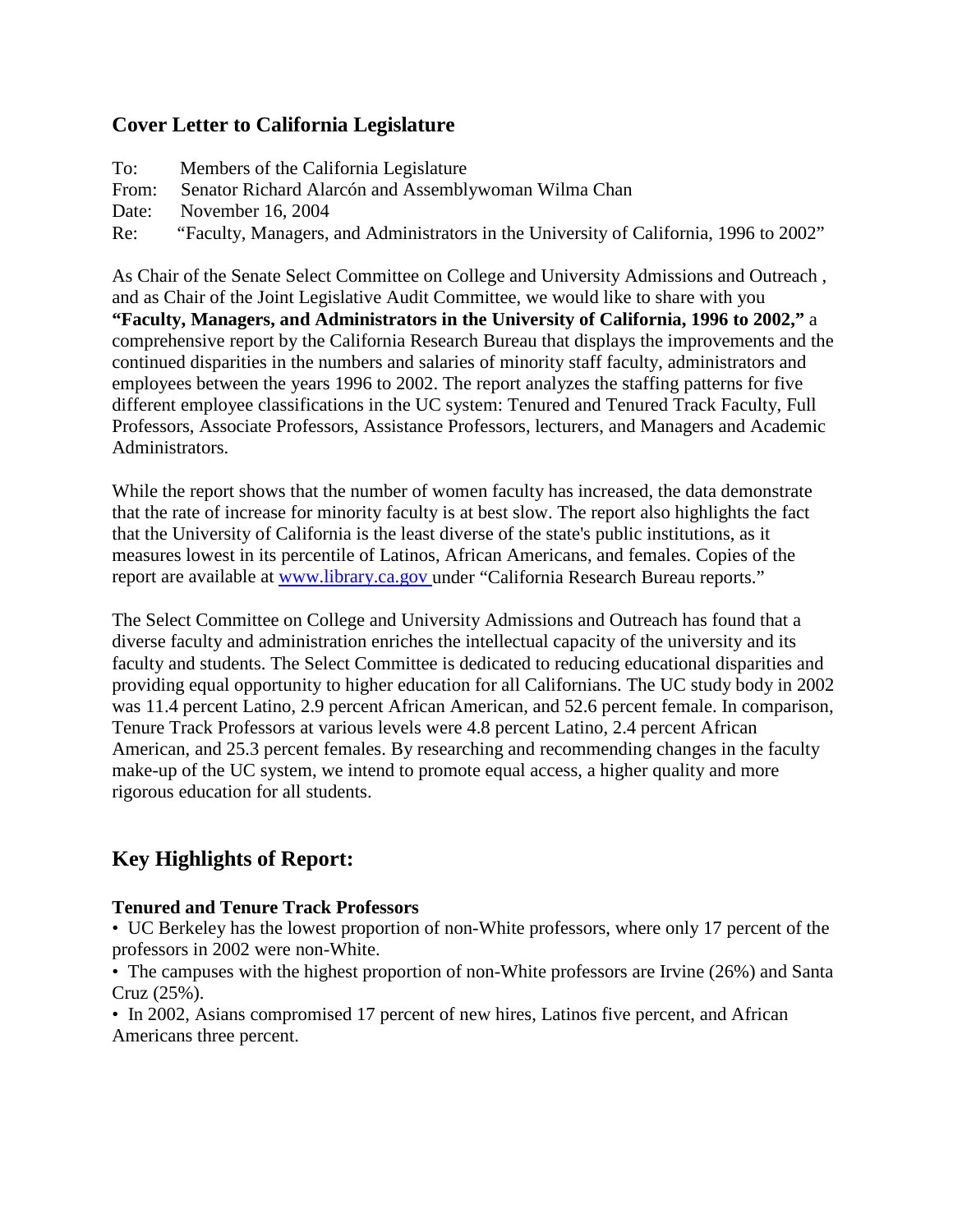#### **Tenure and Tenure Track Professors by Ethnicity, 1996 and 2002**  Ethnicity 1996 2002

| LAMINUTE                        | 1 <i>2 2</i> V | ∠∪∪∠          |
|---------------------------------|----------------|---------------|
| • White                         | 4,470 (81.4%)  | 5,426 (79.5%) |
| • Asians                        | 621 (10.6%)    | 840 (12.3%)   |
| • Latino                        | 284 (4.8%)     | 328 (4.8%)    |
| • African American $164 (2.8%)$ |                | 167 $(2.4\%)$ |

### **Full Professors**

• Although there has been an increase in the absolute number of Full Professors that are non-White, there was little relative change in the racial and ethnic make up of Full Professors in this period.

• The absolute number of Full Professors that are White increased at all UC campuses. The highest numerical increase took place at UCLA, while UC Riverside experienced the highest rate of increase of 37 percent between 1996 and 2002.

• White Full Professors earned the highest salaries of all ethnic groups, while African American Full Professors were the lowest paid.

### **Percent of Newly Hired UC Full Professors, 1997-2002**

| Ethnicity | Percent of new hires |
|-----------|----------------------|
|           |                      |

| $\bullet$ Female | 21%    |
|------------------|--------|
| • White          | 82%    |
|                  | 11.001 |

- Asian  $11.2\%$
- Latino  $2.8\%$
- African American 1.6%

### **Associate Professors**

• More Associate Professors were Asian, Latino, or African America in 2002 than in 1996, 21 percent to 27 percent.

• Between 1996 and 2002, the number of White Associate Professors declined at all UC campuses.

• There was a 57 percent increase in the number of Asian Associate Professors between 1996 and 2002. However, the number of Latino Associate Professors declined at most campuses; Berkeley and Irvine were the exception.

• There was a small increase in the number of African American Associate Professors. In 2002, the campuses with the highest proportion of African Americans were Berkeley , Irvine and Los Angeles , where 5% of Associate Professors were African American. The campuses with the lowest proportion were UC Riverside and UC Davis.

### **Percent of Newly Hired UC Associate Professors, 1997 to 2002**

Ethnicity Percent of new hires

|  | • Female | 26.8% |
|--|----------|-------|
|--|----------|-------|

- White  $69.7\%$
- Asian 18.5%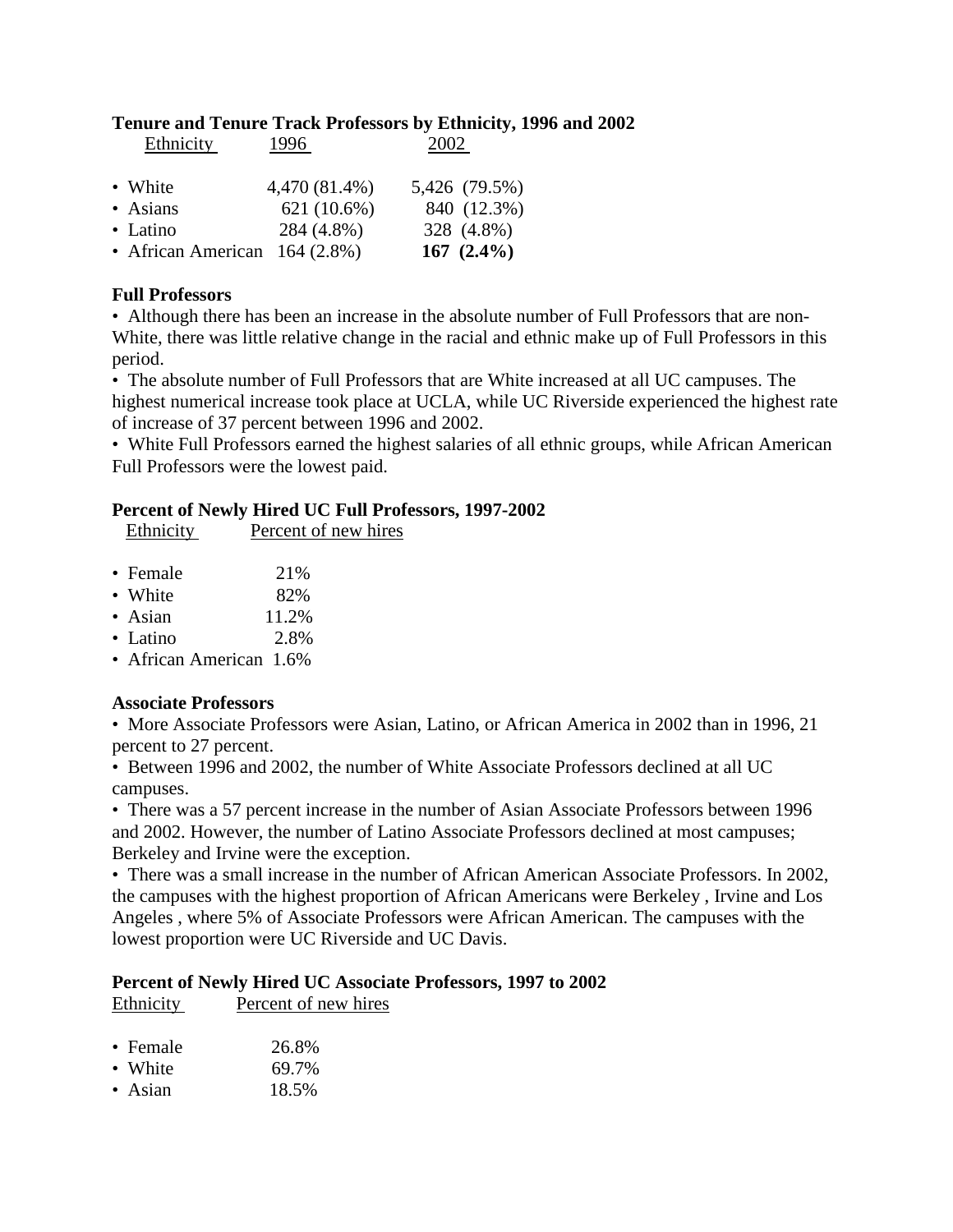- Latino 6.3%
- African American 3.5%

#### **Assistant Professors**

• There was more diversity among Assistant Professors (30% non-White), than Associate Professors (27% non-White) and Full Professors (16% non-White).

• The number of Latino Assistant Professors declined at most campuses. UC Santa Cruz, UC Santa Barbara, and UC Davis were the only campuses at which the number of Latino Assistant Professors increased.

• Asians were the highest paid Assistant Professors of all ethnic groups in 2002. At the median, Asian Assistant Professors made over \$580 more a month, or \$7,000 more a year, than Latino Assistant Professors in 2002.

#### **UC Assistant Professors by Ethnicity**

| <b>Ethnicity</b>              | 1996-       | 2002        |
|-------------------------------|-------------|-------------|
| • White                       | 732 (69.5%) | 834 (69.9%) |
| • Asian                       | 194 (18.4%) | 217 (18.2%) |
| • Latino                      | $70(6.6\%)$ | 70 (5.9%)   |
| • African American $6(0.6\%)$ |             | $10(0.8\%)$ |

#### **Lecturers**

• The number of lecturers has increased at all UC campuses

• The ethnic distribution of lecturers in the UC is similar to that of Associate Professors and it has changed very little since 1996. In 2002, non-White comprised 22.4 percent of lecturers, compared to 21 percent in 1996.

• There was a small increase in the number of Latino lecturers (an increase of 32 between 1996 and 2002), while there was no increase in the number of African American lecturers.

• African American lecturers had the lowest median monthly earnings, making \$665 less a month than White lecturers.

#### **Percent of Newly Hired UC Lecturers, 1997 to 2002**

| Ethnicity | Percent of new hires |
|-----------|----------------------|
| • Female  | 48.9%                |
| • White   | 75.4%                |

- Asian 11.7%
- Latino 6.4%
- African American 2.7%

#### **Managers and Administrators**

• The number of Managers and Administrators at UC has increased over time. In 2002, there were 979 Managers and Administrators, an increase of 137 from 1996.

• The percent of non-White Managers and Administrators at UC increased from 14 percent in 1996 to 18 percent in 2002.

• There was an increase of 22 Latino Managers between 1996 and 2002. African Americans saw a decline during the same time period.